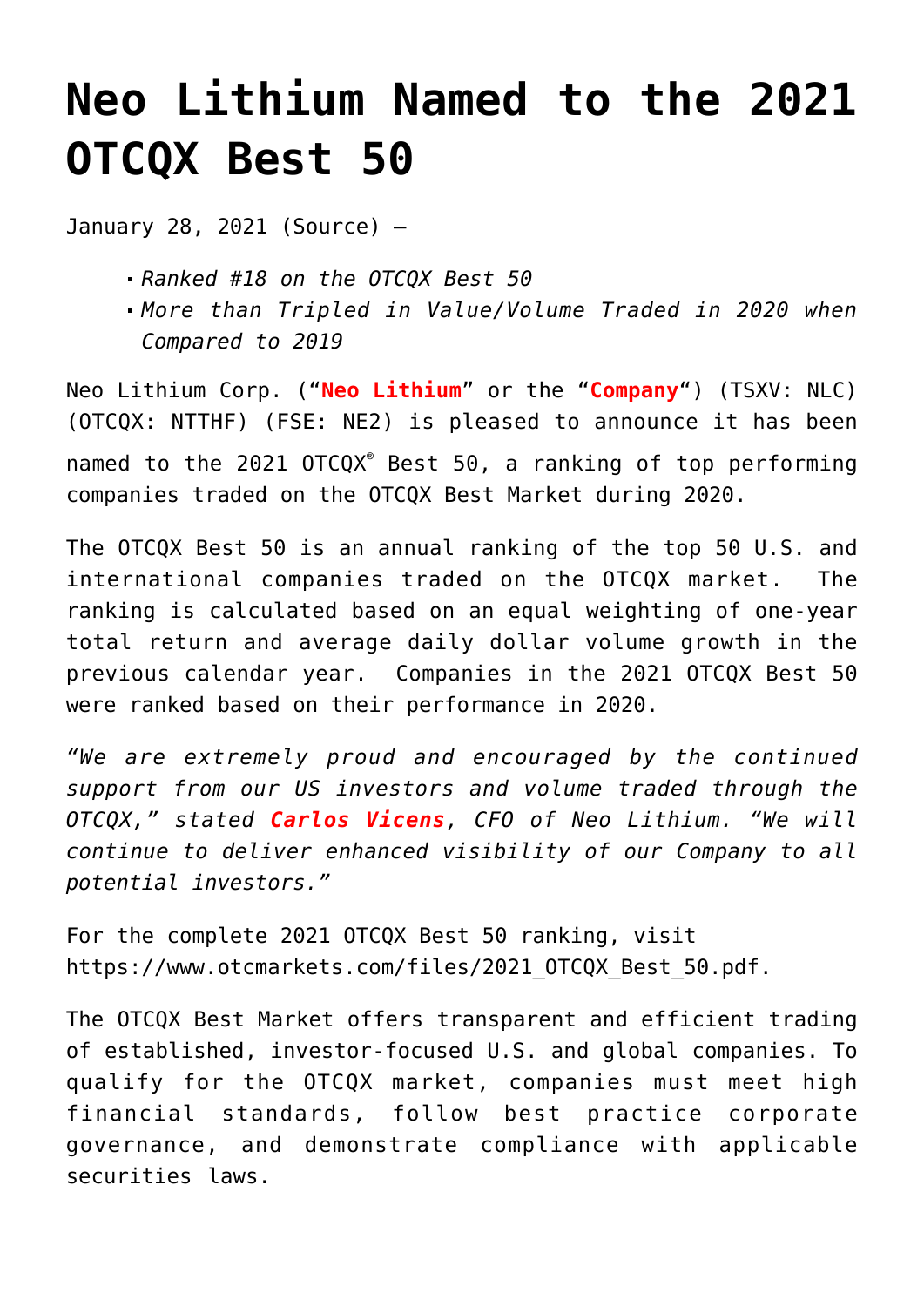## **About Neo Lithium Corp.**

Neo Lithium Corp. has quickly become a prominent new name in lithium brine development by virtue of its high quality 3Q Project and experienced team. Neo Lithium is rapidly advancing its 100% owned 3Q Project – a unique high-grade lithium brine lake and salar complex in Latin America's "Lithium Triangle".

The 3Q Project is located in the Catamarca Province, the largest lithium producing area in Argentina covering approximately 35,000 ha including a salar complex of approximately 16,000 ha.

Additional information regarding Neo Lithium Corp. is available on SEDAR at [www.sedar.com](http://www.sedar.com/) under the Company's profile and at its website at [www.neolithium.ca,](http://www.neolithium.ca/) including various pictures of ongoing work at the project.

*Neither TSX Venture Exchange nor its Regulation Services Provider (as that term is defined in the policies of the TSX Venture Exchange) accepts responsibility for the adequacy or accuracy of this release. The TSX Venture Exchange Inc. has in no way approved nor disapproved the contents of this press release.*

*Cautionary Note Regarding Forward Looking Statements – Certain information set forth in this news release may contain forward-looking statements. Such statements include but are not limited to, statements as to lithium brine grades at depth being consistent with surface results, the potential for resource expansion at depth, the potential of the northern salar sediments, and deeper sediments, for hosting brine, the ability to proceed to scoping studies quickly, proceeding with continued work for additional economic studies the potential for production expansion in the Company's assessment of the economic potential of the 3Q Project, that test results are indicative of future results, and the additional of additional independent directors. Generally, forward-looking statements*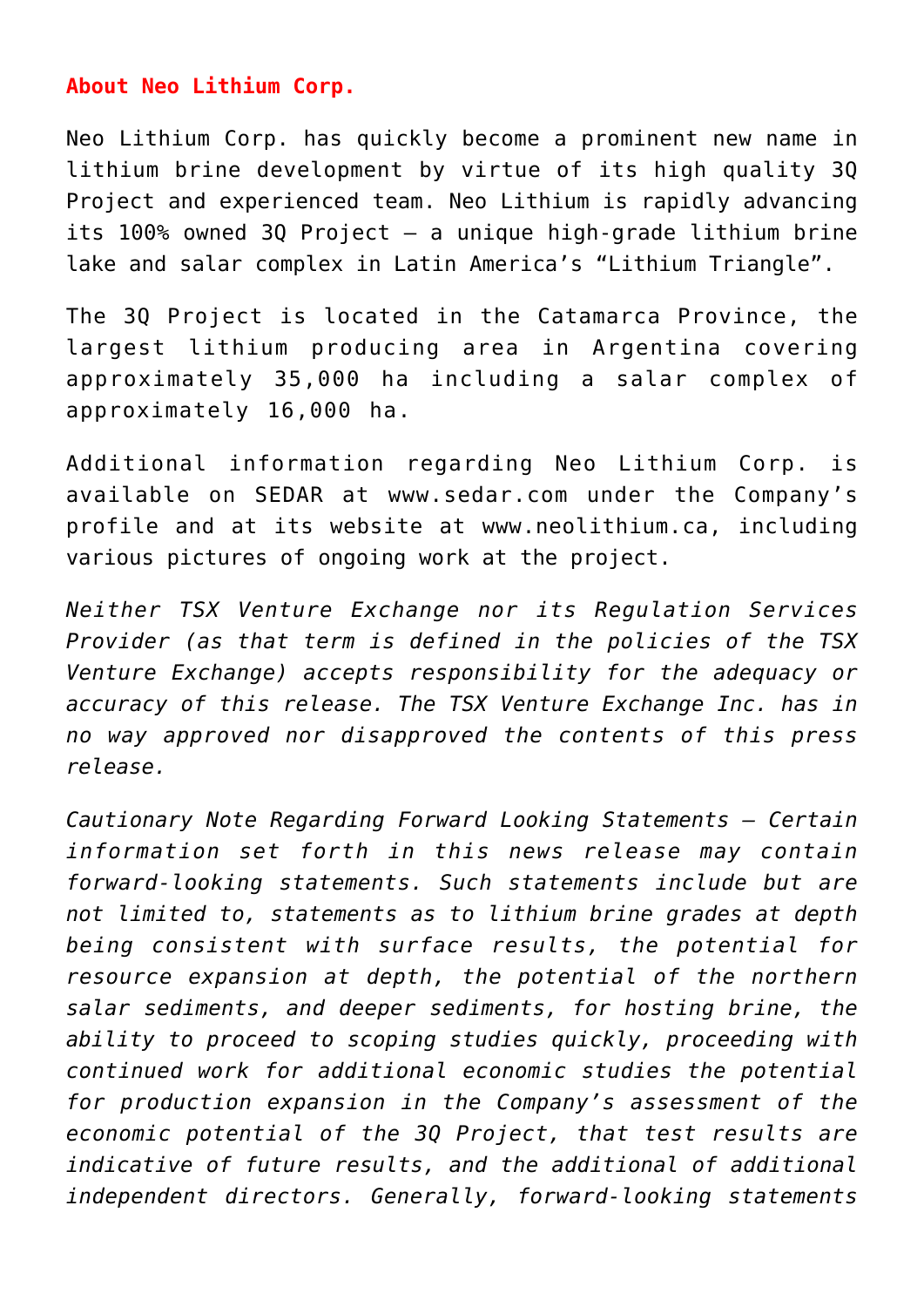*can be identified by the use of words such as "plans", "expects" or "is expected", "scheduled", "estimates" "intends", "anticipates", "believes", or variations of such words and phrases, or statements that certain actions, events or results "can", "may", "could", "would", "should", "might" or "will", occur or be achieved, or the negative connotations thereof. These forward-looking statements are subject to numerous risks and uncertainties, certain of which are beyond the control of the Company, which could cause the actual results, performance or achievements of the Company to be materially different from the future results, performance or achievements expressed or implied by such statements. These risks include, without limitation, risks related to failure to obtain adequate financing on a timely basis and on acceptable terms, political and regulatory risks associated with mining and exploration activities, including environmental regulation, risks and uncertainties relating to the interpretation of drill and sample results, risks related to the uncertainty of cost and time estimation and the potential for unexpected delays, costs and expenses, risks related to metal price fluctuations, the market for lithium products, competition for experienced directors in the junior mineral exploration and development sector, and other risks and uncertainties related to the Company's prospects, properties and business detailed elsewhere in the Company's disclosure record. Although the Company believes its expectations are based upon reasonable assumptions and has attempted to identify important factors that could cause actual actions, events or results to differ materially from those described in forward-looking statements, there may be other factors that cause actions, events or results not to be as anticipated, estimated or intended and undue reliance should not be placed on forward-looking statements.*

SOURCE Neo Lithium Corp.

For further information: Neo Lithium Corp., Carlos